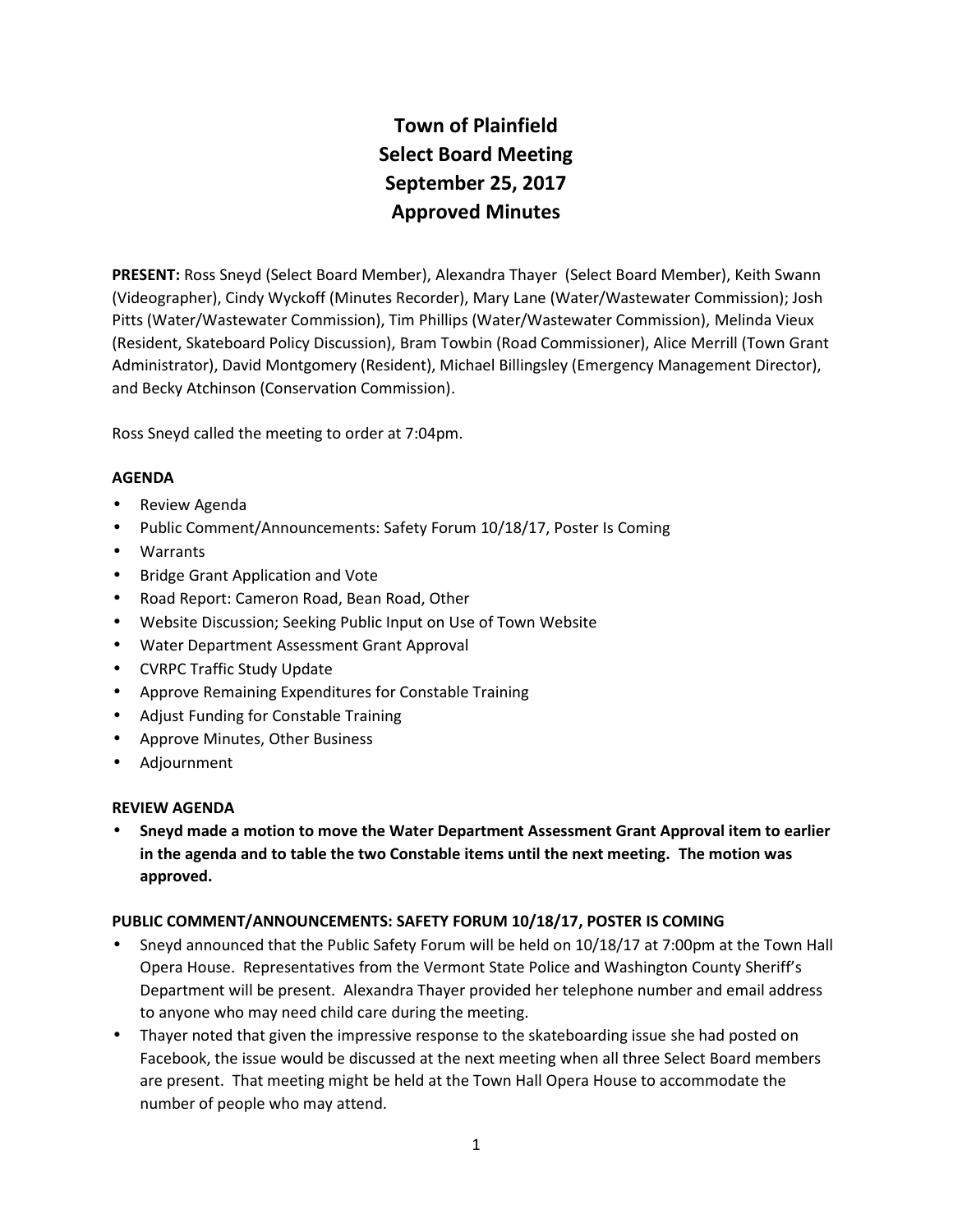- Sneyd read aloud a letter to the Hazard Mitigation Committee from George Springston, and copied to the Select Board, regarding Springston's resignation from the Hazard Mitigation Committee. Sneyd thanked Springston for serving on the committee. Hazard Mitigation Committee Chair Michael Billingsley noted that Springston has offered to provide ongoing advice to the committee if needed. The committee currently is looking for someone to replace Springston. Anyone interested should contact Billingsley directly by email.
- Main Street resident Melinda Vieux shared her recent experience with skateboarding activity in the vicinity of her house in the Village and presented written documentation of the incidents.
- Billingsley reported on the recent two-day State Emergency Planning conference that he attended. State Planner Emily Harris had recommended that she become involved in helping to set up emergency management centers and hopes to attend the 11/27/17 Plainfield Select Board meeting to discuss the issue.
- It was determined that the regular Select Board meeting will be held as scheduled on 10/9/17, which is the Columbus Day holiday.

## **WARRANTS**

 **Sneyd made a motion to approve warrants from 9/14/17, 9/15/17, 9/20/17, and 9/22/17. The motion was approved.**

#### **WATER DEPARTMENT ASSESSMENT GRANT APPROVAL**

 Water/Wastewater Commission Chairperson Mary Lane and members Tim Phillips and Josh Pitts were present to report on a \$50,000 no-interest loan that is available through the Vermont Water/Wastewater Revolving Loan Fund. Once the work is completed within one year, the State will forgive the entire \$50,000. Aldrich + Elliot Water Research Engineers will be hired to assist with the project's set-up work. The project's two components are: 1) the development and maintenance of asset management program spreadsheets that list critical pieces of water/wastewater infrastructure equipment throughout the Town, including, among other information, the service life of the equipment; and 2) electronic maps printed out as hard copies indicating the locations of each piece of equipment, which the Town will update manually. The information will be used to help set water/wastewater rates properly to anticipate future equipment costs as well as to undertake long term planning. **Sneyd made a motion to authorize the Water/Wastewater Department's application to the Vermont Water/Wastewater Revolving Loan Fund for \$50,000. The motion was approved.** Lane signed the application, which was witnessed by the Select Board. Road Commissioner Bram Towbin recommended connecting with the GIS mapping person at the Central Vermont Regional Planning Commission as a resource.

#### **BRIDGE GRANT APPLICATION AND VOTE**

 Hazard Mitigation Committee Chair Michael Billingsley, committee member Bram Towbin, and Town Grant Administrator Alice Merrill were present to report that the committee recommends to the Select Board that money be sought for funding an engineering study of option #4 of the Milone and MacBroom report: the replacement of the #2 Brook Road bridge, with a 1.0 bank full bridge. In addition, if funding for option #4 falls through, the Hazard Mitigation Committee had passed a motion stating that in lieu of not being able to secure funding within a timely manner for a replacement bridge on Brook Road…then the committee urges the Select Board to consider adding a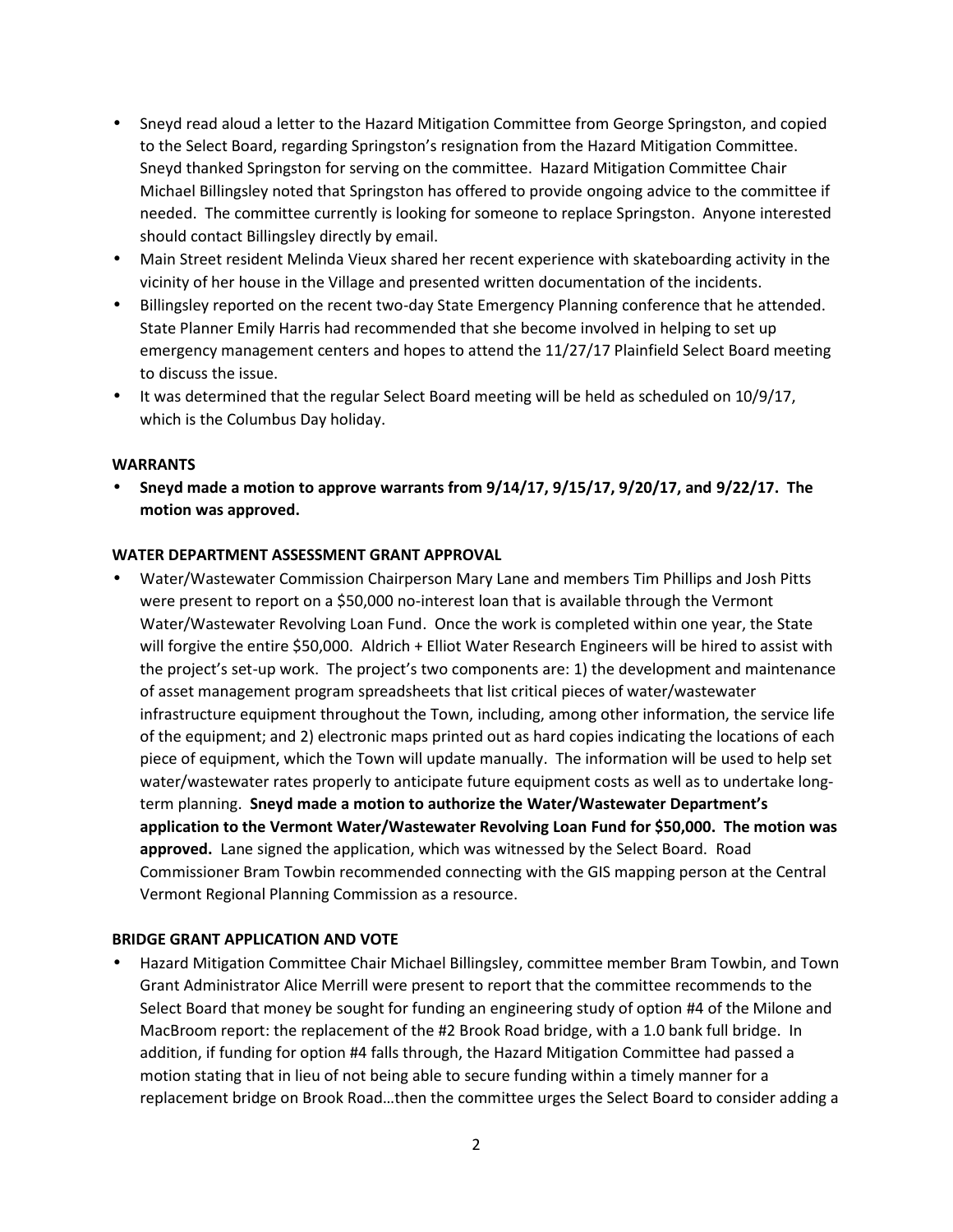flood relief culvert on the east side of the Book Road bridge. Discussion followed regarding the steps needed leading up to applying for grant funding for the engineering study for the Brook Road bridge, the rationale for not including the flood relief culvert in that grant application, and the budget cycle the Town's share of the cost of the engineering study would need to be appropriated. **Sneyd made a motion to support the Milone and MacBroom report's option #4: the replacement of the #2 Brook Road bridge with a 1.0 bank full bridge. The Select Board further supports seeking money for the first phase of funding for a shovel-ready engineering design of that option. The motion was approved.**

# **ROAD REPORT: CAMERON ROAD, BEAN ROAD, OTHER**

- Road Commissioner Bram Towbin stated that in recent discussions with the University of Vermont, which flies aerial reconnaissance drones, there is an opportunity for Plainfield to pay only \$500 of the \$2,000 cost for a drone flight over the area to gather aerial information. Towbin strongly recommended accepting the offer, especially due to the requirement that Town's document what areas looked like prior to flooding events to receive disaster recovery funding. Towbin stated that the information also would be useful to include in the grant application for the Brook Road bridge replacement project discussed during the previous agenda item. **Sneyd made a motion to authorize the Road Foreman and Road Commissioner to work with the University of Vermont on the aerial photo survey for a cost to the Town of \$500. The motion was approved.**
- Billingsley noted that the Hazard Mitigation Committee still needs approximately \$800 for the mailout for household emergency preparedness, and committee members will be present at the next Select Board meeting to make an appeal for that funding. Sneyd noted that the funding requested by Towbin for the drone flight is in the Road budget, and that finding funding for the emergency preparedness mailing will be discussed at a future time.
- Towbin noted that there would be more information regarding the Highway Department's personnel issue next week.
- Towbin reported that other than a small amount of work on the guardrails, the Bean Road project has essentially been completed.

## **WEBSITE DISCUSSION; SEEKING PUBLIC INPUT ON USE OF TOWN WEBSITE**

- Sneyd explained that the Select Board is undertaking a process to update and make the Town's website more dynamic. He had asked several people who regularly post to the site to come in and offer their experiences with it. Feedback from Becky Atchinson, Michael Billingsley, Bram Towbin, and Tim Phillips included:
	- o the inability to delete posted documents;
	- o the lack of a file naming convention to make the latest postings appear first;
	- o the need for a place to post notices;
	- o why the home page says "Welcome to the Town of Plainfield, Vermont's Website" instead of "Welcome to Plainfield;"
	- o the lack of posted contact information for many Town officials;
	- o the need to be able to correct posted documents;
	- o the need for an overall Town calendar for meeting schedules and other events;
	- o the need to be able to post and replace photographs;